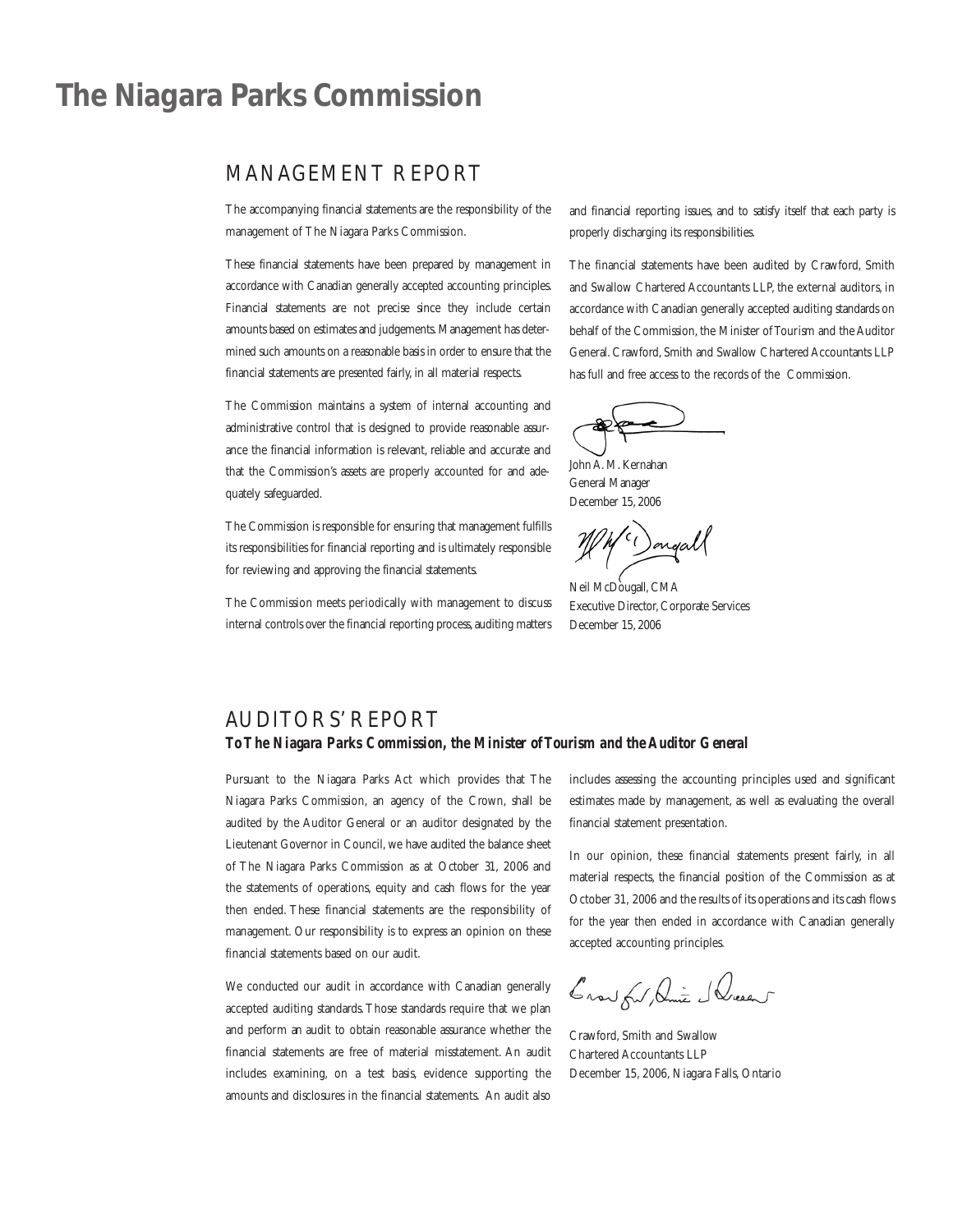# **Balance Sheet** ~ October 31, 2006

### STATEMENT 1

|                                     |         | (In thousands of dollars) |
|-------------------------------------|---------|---------------------------|
| <b>Assets</b>                       | 2006    | 2005                      |
|                                     | \$      | \$                        |
| <b>Current Assets</b>               |         |                           |
| Cash                                | 3,768   | 7,722                     |
| Accounts receivable                 | 2,257   | 1,946                     |
| Inventories                         |         |                           |
| Saleable merchandise                | 3,432   | 3,531                     |
| Maintenance and other supplies      | 1,215   | 1,115                     |
| Prepaid expenses                    | 480     | 529                       |
|                                     | 11,152  | 14,843                    |
| <b>Fixed Assets</b> - notes 2 and 3 | 133,005 | 131,828                   |
|                                     | 144,157 | 146,671                   |

#### **Liabilities and Equity**

#### **Current Liabilities**

|                                        | 144,157 | 146,671 |
|----------------------------------------|---------|---------|
| <b>Equity</b> – Statement 2            | 129.246 | 129,898 |
| <b>Contingencies</b> - note 7          |         |         |
| <b>Commitments</b> - note 6            |         |         |
| Post-Employment Benefits - note 4      | 3.294   | 3,116   |
| Long-Term Financing - note 3           | 3.008   | 4,022   |
|                                        | 8,609   | 9,635   |
| Current portion of long-term financing | 1.109   | 1,339   |
| Accrued payroll                        | 1.854   | 1.800   |
| Accounts payable                       | 5.646   | 6,496   |
| ulivil Liupinuv                        |         |         |

see accompanying notes

Signed on behalf of the Commission:

 $\bigwedge \bigwedge$  -  $\longrightarrow$   $\longrightarrow$  Chairman \_\_\_\_\_\_\_\_\_\_\_\_\_\_\_\_\_\_\_\_\_\_\_\_\_\_\_\_\_\_\_ Commissioner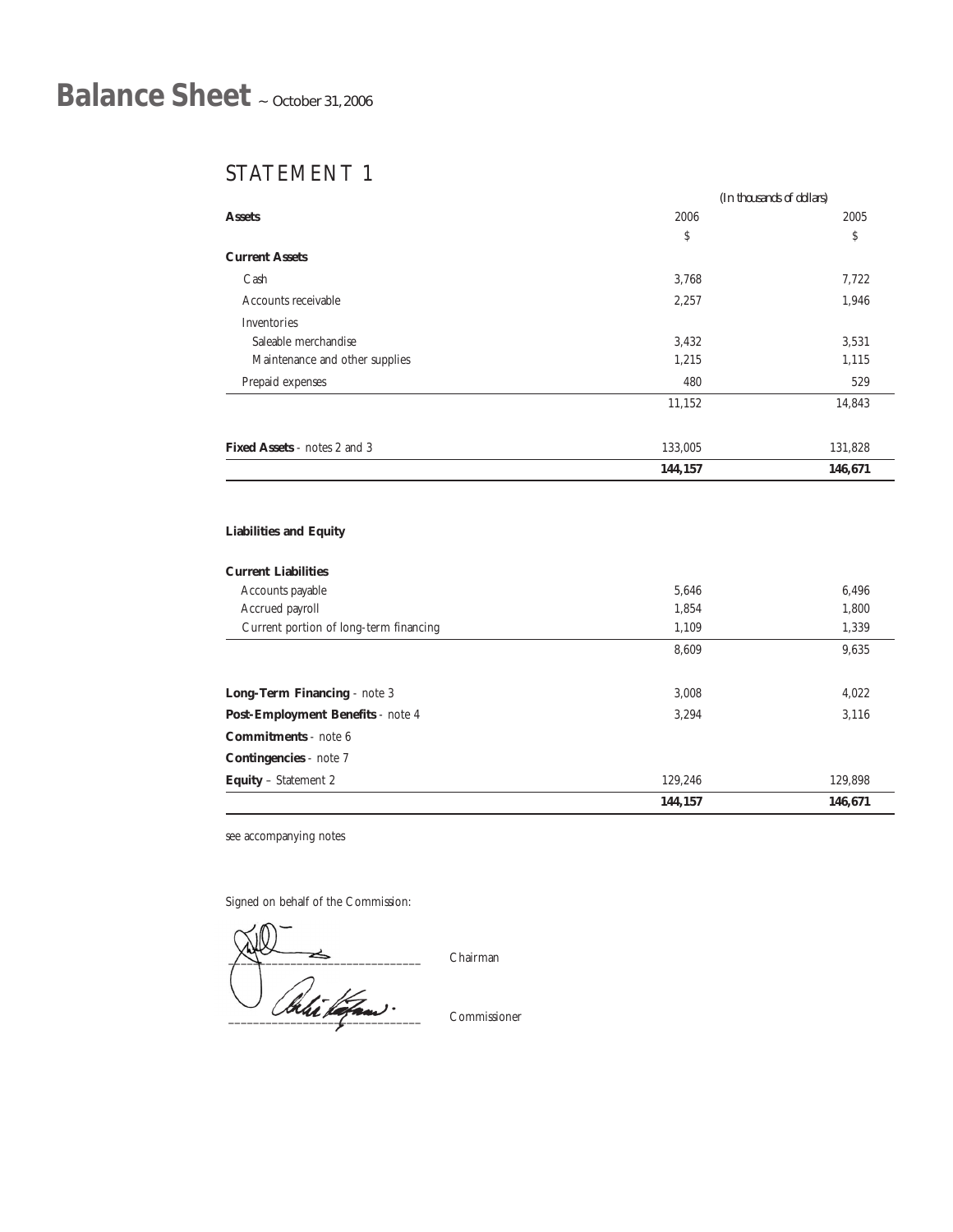# **Statement of Equity** <sup>~</sup> for the year ended October 31, <sup>2006</sup>

### STATEMENT 2

|                                              | (In thousands of dollars) |         |
|----------------------------------------------|---------------------------|---------|
|                                              | 2006                      | 2005    |
|                                              | S.                        | \$      |
| <b>Equity, Beginning of Year</b>             | 129.898                   | 126,817 |
| Net Income (Loss) for the Year - Statement 3 | (652)                     | 3.081   |
| <b>Equity, End of Year</b>                   | 129,246                   | 129,898 |

see accompanying notes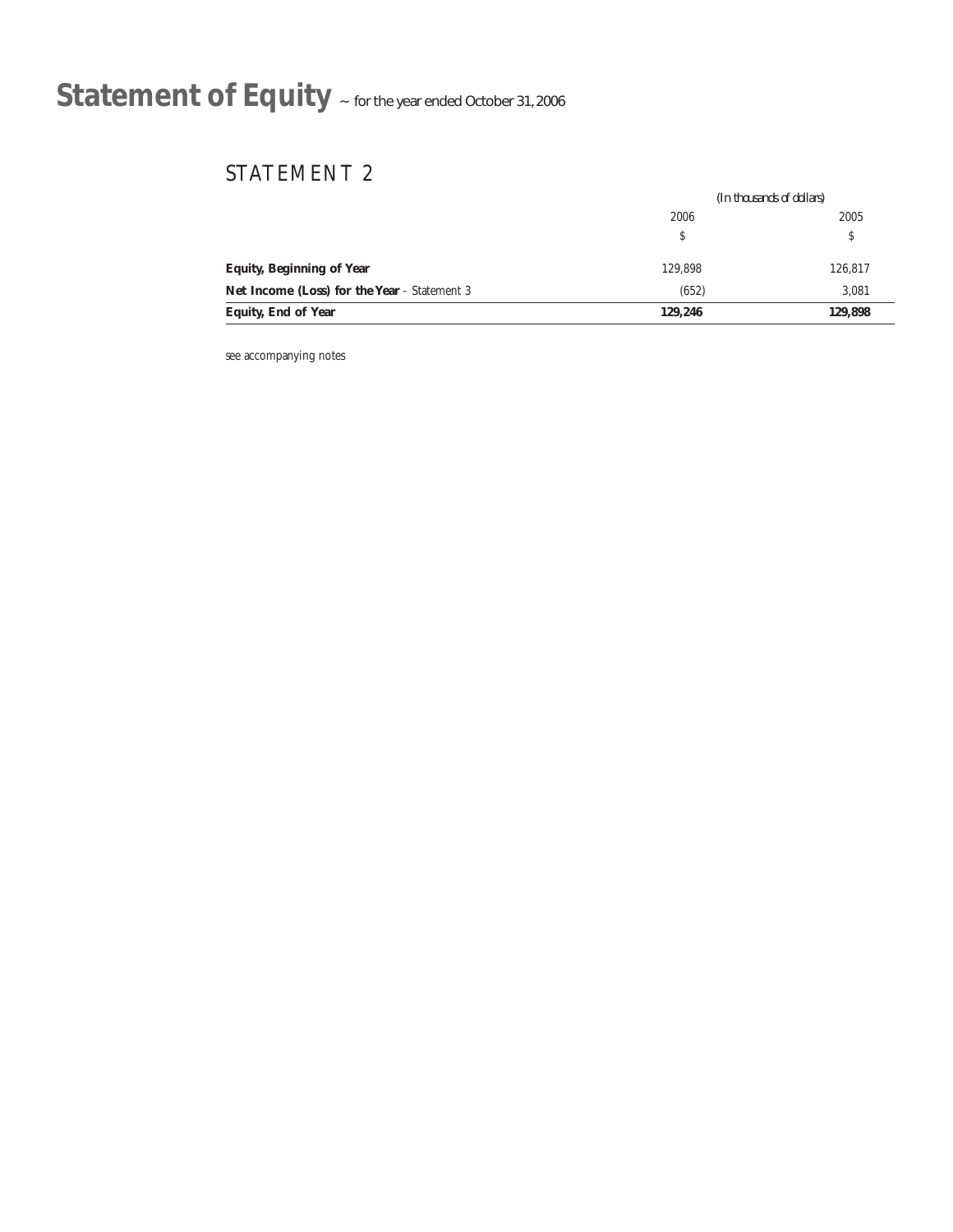# **Statement of Operations** <sup>~</sup> for the year ended October 31, <sup>2006</sup>

### STATEMENT 3

|                                               |        | (In thousands of dollars) |
|-----------------------------------------------|--------|---------------------------|
|                                               | 2006   | 2005                      |
|                                               | \$     | \$                        |
| <b>Income</b>                                 |        |                           |
| Gift shops, restaurants and attractions       | 68,113 | 69,871                    |
| Land rent                                     | 5,914  | 5,806                     |
| Commissions, rentals and fees                 | 3,971  | 3,067                     |
| Premium on United States funds - net          | 460    | 472                       |
| Gain (loss) on disposal of fixed assets - net | (3)    | 33                        |
| Sundry income                                 | 202    | 43                        |
|                                               | 78,657 | 79,292                    |
| <b>Expenses</b>                               |        |                           |
| Gift shops, restaurants and attractions       |        |                           |
| Cost of goods sold                            | 12,733 | 13,497                    |
| Operating expenses                            | 31,075 | 29,723                    |
| Maintenance                                   | 13,178 | 11,977                    |
| Administrative and police                     | 9,819  | 10,140                    |
| Marketing and promotion                       | 3,860  | 3,087                     |
|                                               | 70,665 | 68,424                    |
| Net Income for the Year before                |        |                           |
| <b>Undernoted Items</b>                       | 7,992  | 10,868                    |
| <b>Other Items</b>                            |        |                           |
| Interest expense - net - note 8               | 305    | 277                       |
| Depreciation - note 9                         | 8,339  | 7,510                     |
|                                               | 8,644  | 7,787                     |
| Net Income (Loss) for the Year                | (652)  | 3,081                     |

see accompanying notes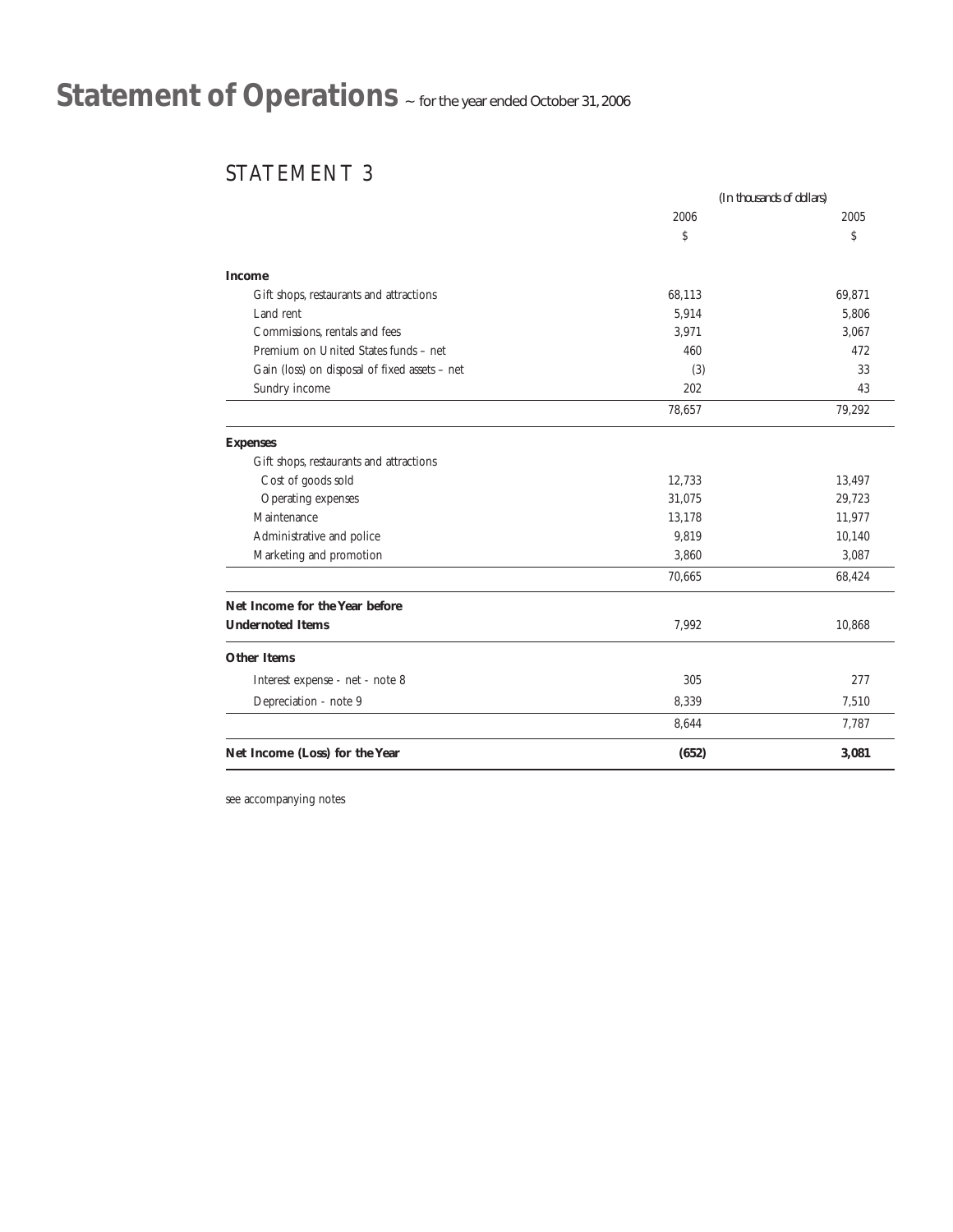# **Statement of Cash Flows** <sup>~</sup> for the year ended October 31, <sup>2006</sup>

### STATEMENT 4

|                                                         |          | (In thousands of dollars) |
|---------------------------------------------------------|----------|---------------------------|
|                                                         | 2006     | 2005                      |
|                                                         | \$       | \$                        |
| <b>Operating Activities</b>                             |          |                           |
| Net income (loss) for the year                          | (652)    | 3,081                     |
| Charges against income not requiring an outlay of funds |          |                           |
| - post-employment benefits                              | 376      | 345                       |
| - depreciation                                          | 8,339    | 7,510                     |
| - loss (gain) on disposal of fixed assets - net         | 216      | (33)                      |
|                                                         | 8,279    | 10,903                    |
| Net change in non-cash working capital balances related |          |                           |
| to operations - note 11                                 | (1,059)  | 3,288                     |
| Funds provided by operating activities                  | 7,220    | 14,191                    |
| <b>Investing Activities</b>                             |          |                           |
| Fixed asset acquisitions - note 11                      | (9, 764) | (10, 352)                 |
| Proceeds on sale of fixed assets                        | 32       | 37                        |
| Funds used by investing activities                      | (9, 732) | (10, 315)                 |
| <b>Financing Activities</b>                             |          |                           |
| Net increase (decrease) in long-term financing          | (1, 244) | 5,211                     |
| Cash outlay related to post-employment benefits         | (198)    | (205)                     |
| Funds provided (used) by financing activities           | (1, 442) | 5,006                     |
| Increase (Decrease) in Cash Position                    | (3,954)  | 8.882                     |
| Cash Position (Deficiency), Beginning of Year           | 7,722    | (1, 160)                  |
| Cash Position (Deficiency), End of Year                 | 3,768    | 7,722                     |

see accompanying notes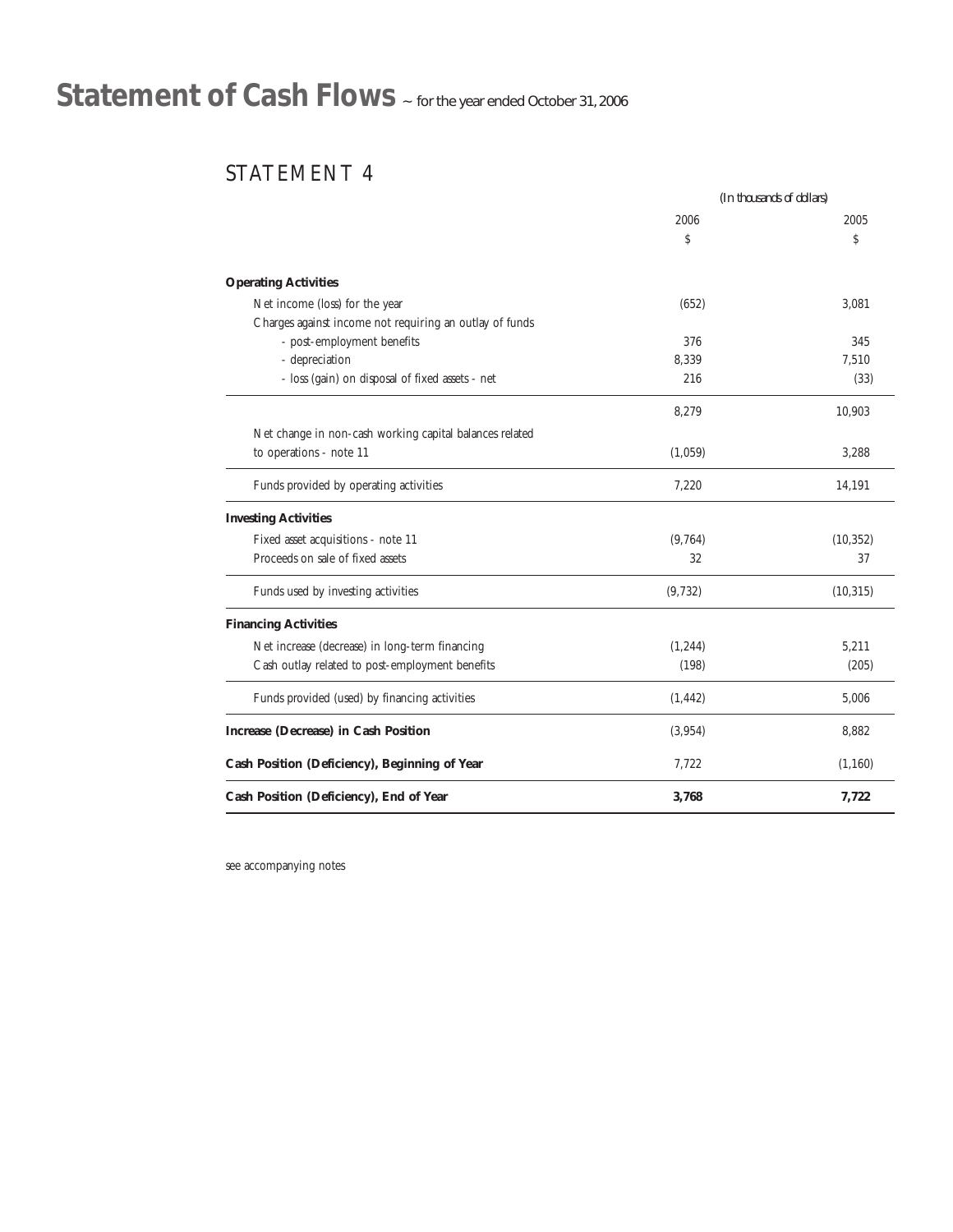#### **1. Significant Accounting Policies**

#### Basis of accounting

The financial statements of The Niagara Parks Commission (the "Commission") are the representations of management prepared in accordance with Canadian generally accepted accounting principles, consistently applied. Because a precise determination of many assets and liabilities is dependent upon future events, the preparation of periodic financial statements necessarily involves the use of estimates and approximations. These have been made using careful judgement in the light of available information.The financial statements have, in management's opinion, been properly prepared within reasonable limits of materiality and within the framework of the accounting policies summarized below:

#### Inventories

Inventories of saleable merchandise are valued at the lower of average cost and net realizable value.

#### Fixed assets

All fixed assets are recorded at cost. Depreciation has been recorded using the straight-line method, with rates from 2.5 to 33 per cent for buildings, roadways and structures, 10 to 33 per cent for equipment and furnishings and from 8 to 33 per cent for vehicles.

#### Foreign currency translation

These financial statements are presented in Canadian dollars. Assets and liabilities denominated in foreign currencies are translated at the exchange rates in effect at the balance sheet date. Gains and losses on translation are reflected in net earnings of the period.

| 2. | <b>Fixed Assets</b>       |         |                             |         | (In thousands of dollars) |
|----|---------------------------|---------|-----------------------------|---------|---------------------------|
|    |                           | Cost    | Accumulated<br>Depreciation | 2006    | 2005                      |
|    |                           | \$      | \$                          | \$      | \$                        |
|    | Land                      | 13,555  |                             | 13,555  | 13,555                    |
|    | Land improvements         | 17,135  |                             | 17,135  | 17,091                    |
|    | Buildings, roadways       |         |                             |         |                           |
|    | and structures            | 152,178 | 63,531                      | 88,647  | 89,966                    |
|    | Equipment and furnishings | 34,174  | 24,241                      | 9,933   | 9,625                     |
|    | Vehicles                  | 9,478   | 7,561                       | 1,917   | 730                       |
|    |                           | 226,520 | 95,333                      | 131,187 | 130,967                   |
|    | Capital works in progress | 1,818   |                             | 1,818   | 861                       |
|    |                           | 228,338 | 95,333                      | 133,005 | 131,828                   |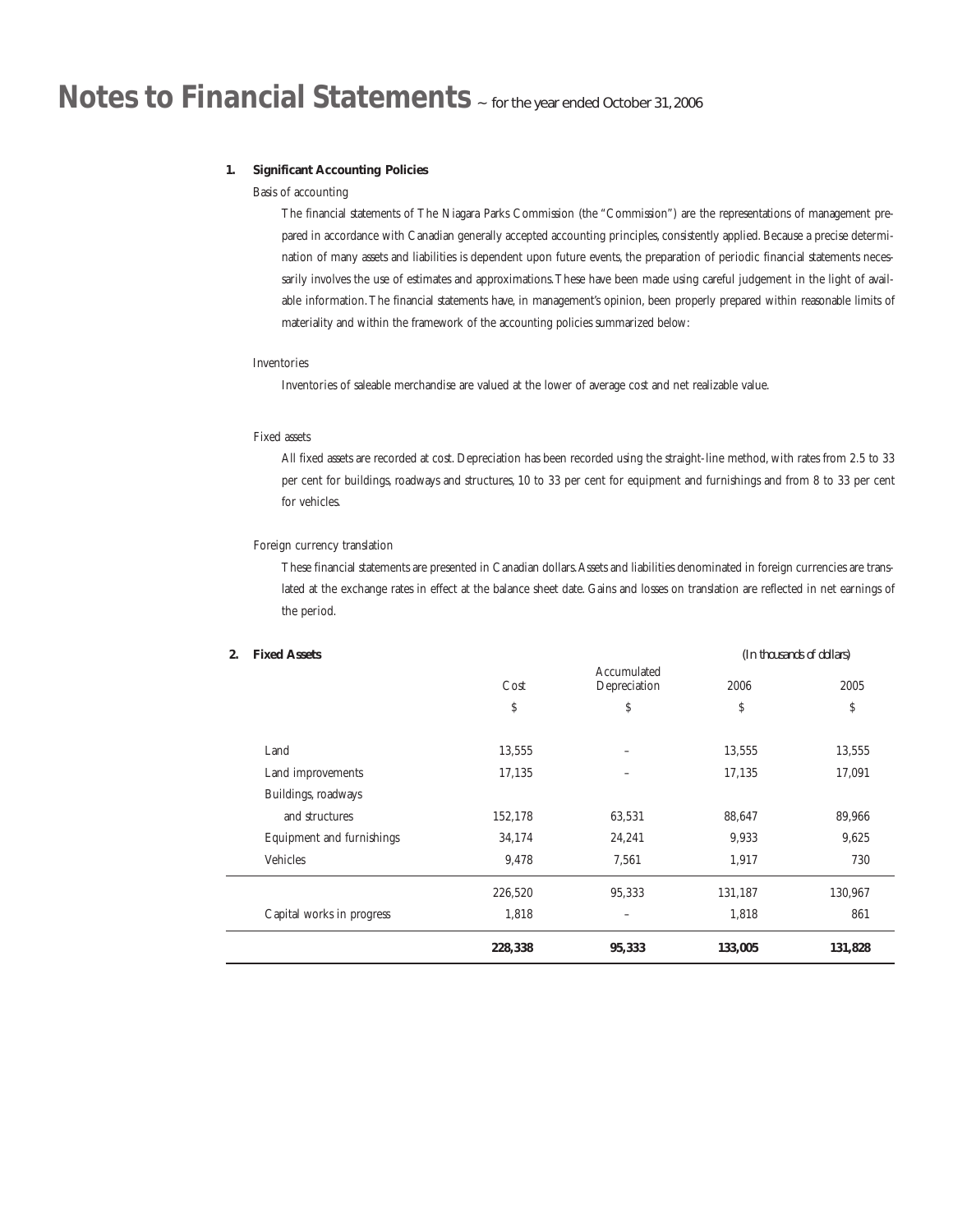| 3. | <b>Long-Term Financing</b>                                                     |            | (In thousands of dollars) |
|----|--------------------------------------------------------------------------------|------------|---------------------------|
|    |                                                                                | 2006<br>\$ | 2005<br>\$                |
|    | Fixed rate term loan requiring principal payments of \$1,000,000 per annum,    |            |                           |
|    | bearing interest at 4.01% through to December, 2009                            | 4,000      | 5.000                     |
|    | The Commission has an obligation under capital lease, bearing interest of nil, |            |                           |
|    | requiring one payment of \$81,363 to November, 2006, secured by                |            |                           |
|    | equipment with a net book value of \$243,607                                   | 81         | 298                       |
|    | The Commission has an obligation under capital lease, bearing interest of nil. |            |                           |
|    | requiring monthly payments of \$2,779 to March, 2007, secured by               |            |                           |
|    | equipment with a net book value of \$58,722                                    | 13         | 44                        |
|    | The Commission has an obligation under capital lease, bearing interest of nil, |            |                           |
|    | requiring monthly payments of \$875 to September, 2007, secured by equipment   |            |                           |
|    | with a net book value of \$20,705                                              | 9          | 19                        |
|    | The Commission has an obligation under capital lease, bearing interest of nil, |            |                           |
|    | requiring monthly payments of \$489 to October, 2009, secured by equipment     |            |                           |
|    | with a net book value of \$14,171                                              | 14         |                           |
|    |                                                                                | 4,117      | 5,361                     |
|    | Less portion due within one year                                               | 1,109      | 1,339                     |
|    |                                                                                | 3,008      | 4,022                     |

The principal payments of the long-term financing obligations are due in the following fiscal periods:

|      | (In thousands of dollars) |
|------|---------------------------|
|      | \$                        |
| 2007 | 1,109                     |
| 2008 | 1,006                     |
| 2009 | 1.002                     |
| 2010 | 1,000                     |

#### **4. Post-Employment Benefits**

Defined Termination Benefit

The Commission provides a defined employee future benefit, payable on termination to certain full-time employees with a minimum of five years of service.The benefit is calculated on the basis of one week's remuneration, at the time of termination, for every year of full-time service provided to the Commission to a maximum of 26 weeks.The accrued benefit liability as at October 31, 2006 is \$ 3,294,058 (2005 - \$ 3,115,931).

As a result of an actuarial valuation conducted in 2004 for the year ending October 31, 2004, it was determined that an actuarial loss of \$ 65,577 existed.The actual obligation as at October 31, 2006 is \$ 3,359,635 (2005 - \$ 3,181,508). Since the actuarial loss is less than 10% of the actual obligation, no minimum amortization has been recorded for the year.

The Commission requires that an actuarial valuation of the post employment benefits be conducted every three years. Therefore, the next valuation required would be for the year ending October 31, 2007.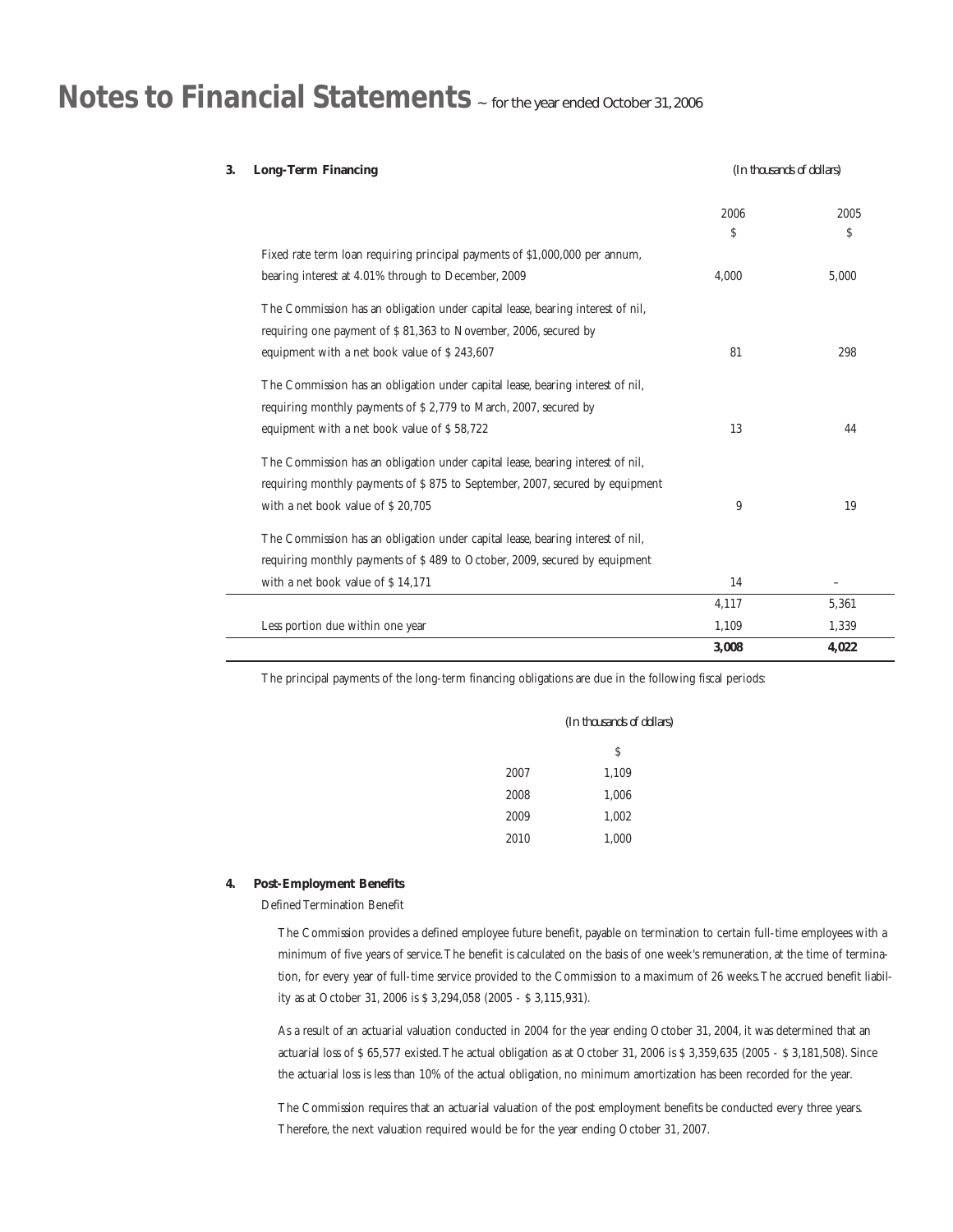#### **4. Post-Employment Benefits cont'd.**

| Defined Benefit Plan Information                   | (In thousands of dollars) |                              |
|----------------------------------------------------|---------------------------|------------------------------|
|                                                    | 2006<br>\$                | 2005<br>\$                   |
| Employee benefit plan assets                       |                           | $\qquad \qquad \blacksquare$ |
| Employee benefit plan liabilities                  | 3,294                     | 3,116                        |
| Employee benefit plan deficit                      | 3,294                     | 3,116                        |
| Benefit obligation recognized on the balance sheet |                           |                              |
| Benefit obligation, beginning of year              | 3,116                     | 2,976                        |
| Expense for the year                               | 376                       | 345                          |
| Benefits paid during the year                      | (198)                     | (205)                        |
| Benefit obligation, end of year                    | 3,294                     | 3,116                        |

The main actuarial assumptions applied in the valuation of the defined benefit plan are as follows:

**Interest (Discount) Rate** -The accrued obligation and the expense for the year were determined using a discount rate of 6%. **Salary Levels** - Future salary and wage levels were assumed to increase at 4% per annum.

#### Pension Benefits

The Commission provides pension benefits for all its permanent employees (and to nonpermanent employees who elect to participate) through the Public Service Pension Fund (PSPF) and the Ontario Public Service Employees' Union Pension Fund (OPSEU Pension Fund).These are multi-employer plans established by the Province of Ontario.These plans are accounted for as defined contribution plans, as the Commission has insufficient information to apply defined benefit plan accounting to these pension plans.

The Commission's obligations related to the PSPF and OPSEU Pension Fund was \$ 1,522,827 (2005 - \$ 1,404,290) and are included in the administrative and general expenses in the Statement of Operations.

The cost of post-employment, non-pension benefits are paid by the Management Board Secretariat and are not included in the Statement of Operations.

#### **5. Credit Facilities**

The credit facilities, which have a maximum borrowing capacity of \$ 15,000,000, provide for two types of loans.There is a variable rate option with a rate which varies with the Bank of Montreal's prime rate and there is a fixed rate operating loan facility available for terms of 30/60/90/180 or 364 days at rates which are set relative to Banker's Acceptance rates.

#### **6. Commitments**

The Commission is committed to spending approximately \$ 1,260,000 on capital projects in the next year.

#### **7. Contingencies**

The Commission is in litigation pertaining to certain claims for which the likelihood of loss is not determinable and the amount not reasonably estimable. Accordingly, no provision for these claims is reflected in the financial statements.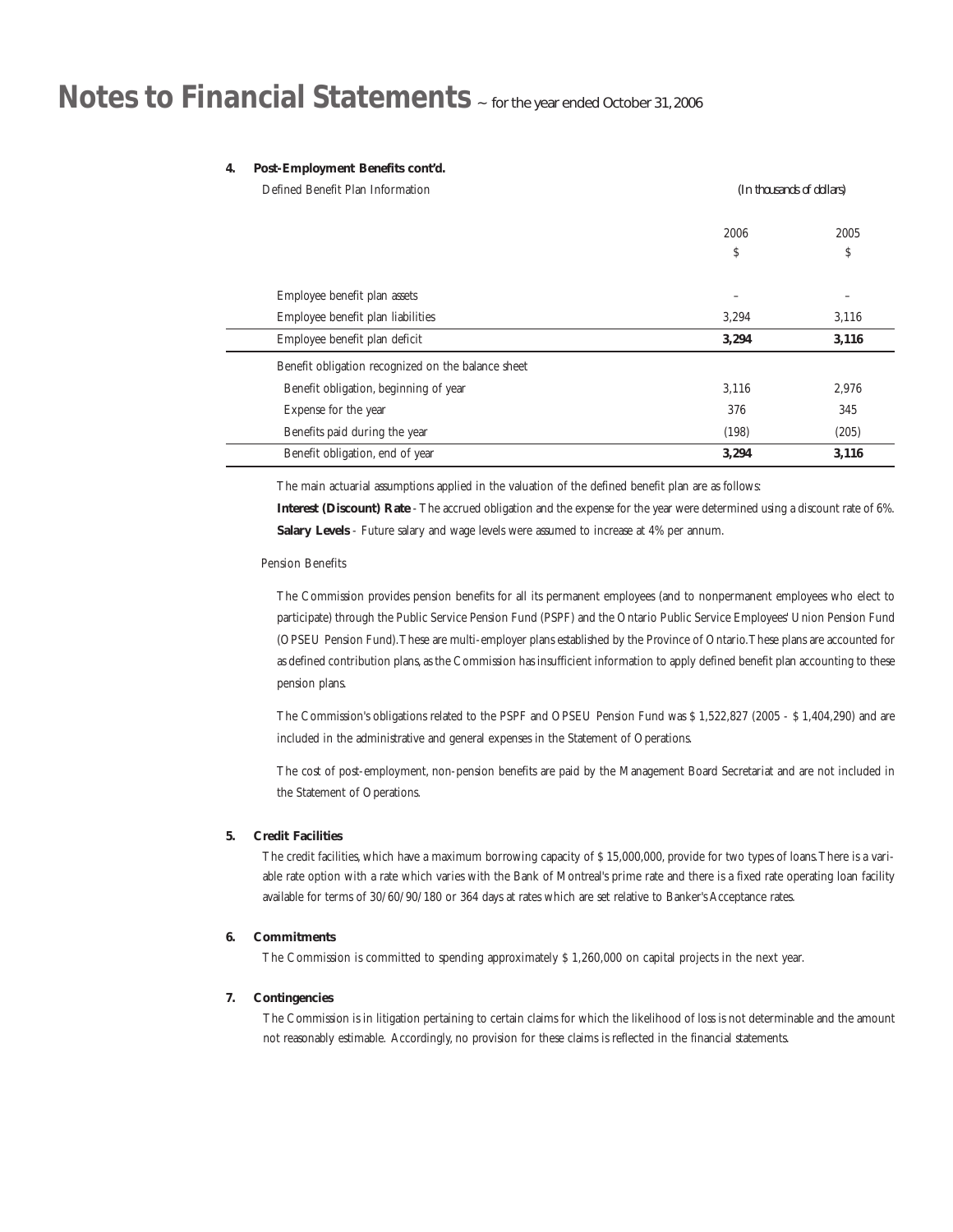| <b>Interest Expense</b><br>8.               |                           | (In thousands of dollars) |
|---------------------------------------------|---------------------------|---------------------------|
|                                             | 2006                      | 2005                      |
|                                             | \$                        | \$                        |
| Interest income                             | (135)                     | (64)                      |
| Loan interest expense                       | 440                       | 341                       |
|                                             | 305                       | 277                       |
| <b>Depreciation</b><br>9.                   | (In thousands of dollars) |                           |
|                                             | 2006                      | 2005                      |
|                                             | \$                        | \$                        |
| Depreciation of income producing assets     | 4,894                     | 4,399                     |
| Depreciation of non-income producing assets | 3,445                     | 3,111                     |
|                                             | 8,339                     | 7,510                     |

#### **10. Operating Leases**

The Commission leases vehicles, equipment and premises under operating leases expiring in various years through 2010. The total obligation under operating leases amounts to approximately \$ 749,941.

Future payments for each of the next four years are as follows:

|      | (In thousands of dollars) |
|------|---------------------------|
|      | \$                        |
| 2007 | 305                       |
| 2008 | 222                       |
| 2009 | 143                       |
| 2010 | 80                        |
|      |                           |

#### **11. Statement of Cash Flows**

Changes in working capital components include:

#### *(In thousands of dollars)*

| Inventories<br>Prepaid expenses<br>Accounts payable and accrued payroll | (1)<br>49<br>(796) | 641<br>75<br>2,368 |
|-------------------------------------------------------------------------|--------------------|--------------------|
|                                                                         |                    |                    |
|                                                                         |                    |                    |
|                                                                         |                    |                    |
| Accounts receivable                                                     | (311)              | 204                |
|                                                                         | 2006<br>\$         | 2005<br>\$         |

Acquisition of fixed assets

During the year, fixed assets were acquired at an aggregate cost of \$ 9,764,000 (2005 - \$ 10,352,000) of which \$ 17,000 (2005 - \$ 487,000) was acquired by means of capital leases. Cash payments of \$ 9,747,000 (2005 - \$ 9,865,000) were made to purchase fixed assets.